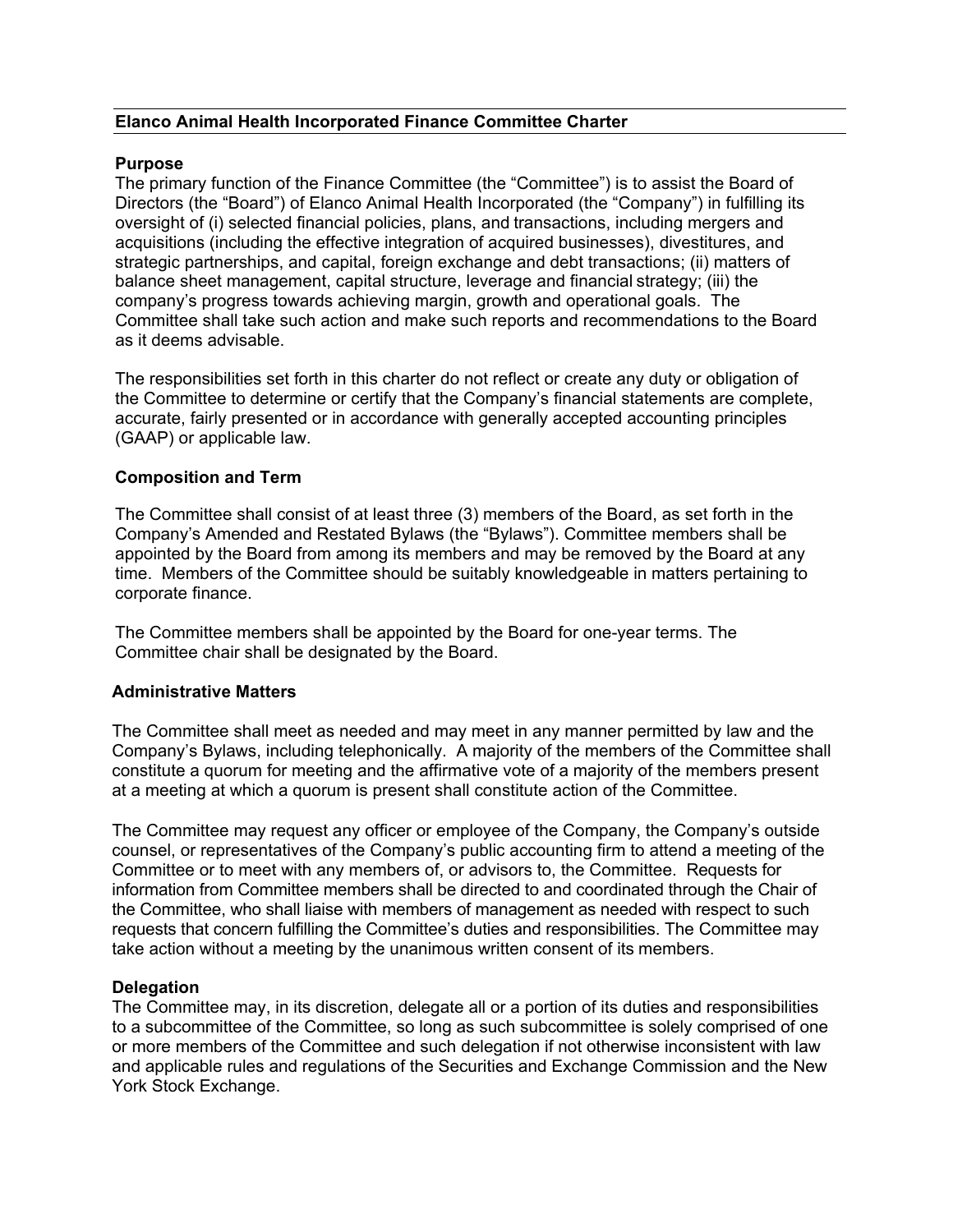# **External Resources**

The Committee shall (at the company's expense) have the sole authority to retain and/or terminate any outside advisors it deems necessary to fulfill its duties, including independent counsel, accountants, or others to assist in the Committee's responsibilities, including the conduct of any investigation.

#### **Duties and Responsibilities**

The Committee shall:

- 1. Review the annual capital budget prepared by management. (Note: operating budgets and strategic plans will continue to be reviewed by the entire Board).
- 2. At least annually, review with the CEO and CFO the long-range financial objectives of the Company.
- 3. Review with management the Company's efforts, initiatives and progress with respect to achieving long-term margin improvement, revenue growth and cash flow conversion goals and assessing relevant tradeoffs.
- 4. Monitor the Company's plans and progress with respect to successfully integrating acquired businesses.
- 5. Monitor and discuss with management the Company's progress against operational goals and relevant workstreams for enhancing shareholder value and pursuing growth opportunities.
- 6. Monitor the Company's financial condition and standing in the financial and investment communities, including relationships with credit rating agencies.
- 7. Review with management the Company's capital structure, including share repurchases, dividend payments and changes to equity and debt structure and achieving appropriate leverage levels.
- 8. Review at least annually the status of the Company's cash balance and liquidity.
- 9. Review the Company's overall tax strategy and related obligations.
- 10. Review, as needed, the Company's overall real estate strategy, including significant leasing arrangements and potential manufacturing site impairment issues.
- 11. Review and approve or disapprove capital expenditure requests that individually (or in the aggregate if related to a program of activities) exceed management approval levels.
- 12. Review the post-completion performance of individual capital investments or acquisitions that exceed management approval levels.
- 13. Review and make recommendations to the Board concerning acquisitions, divestitures, collaborations, joint ventures and other strategic transactions that exceed a dollar amount of \$20 million.
- 14. Review the major financial institutions where the Company deposits its funds and the